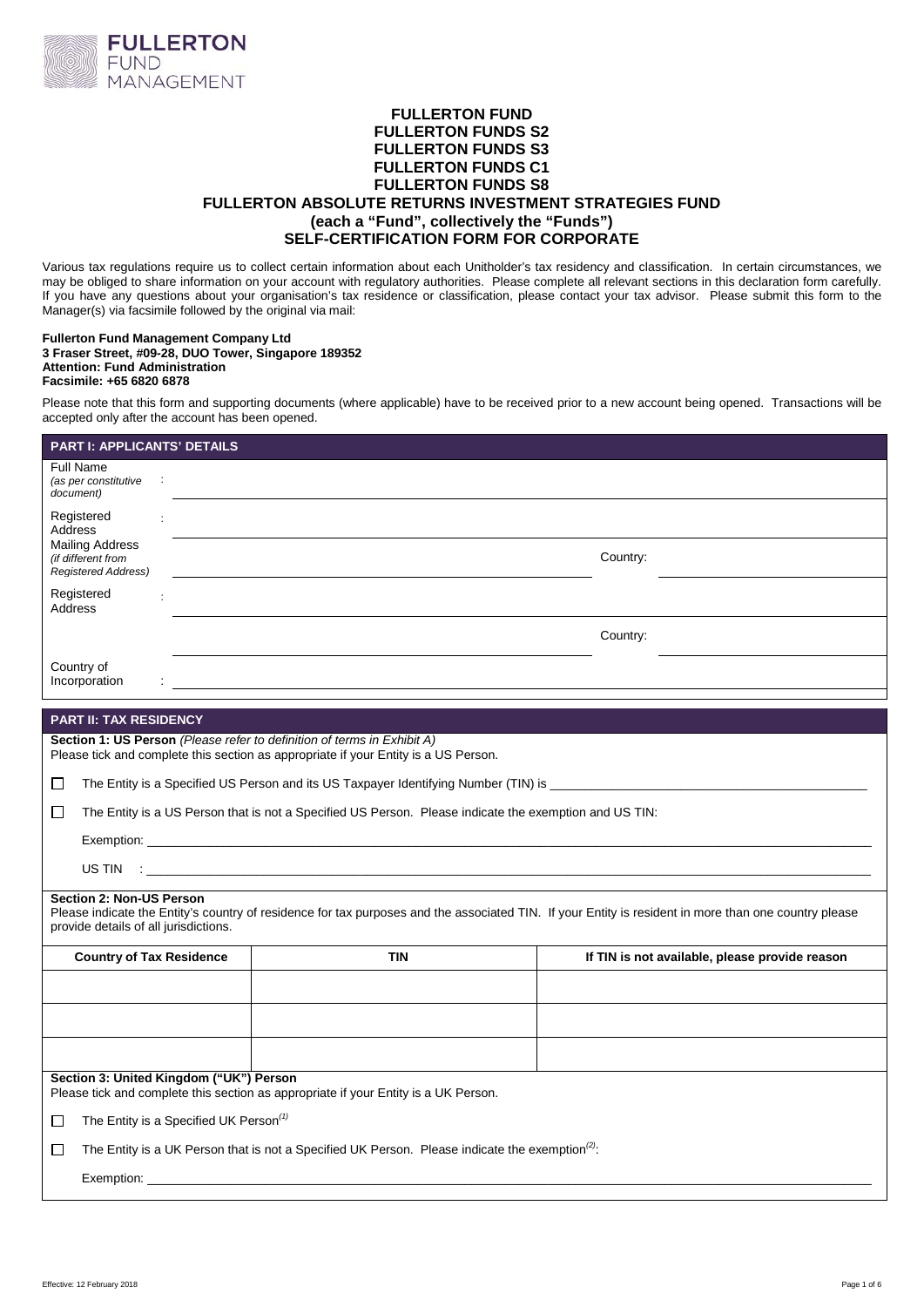

|                                                                                                                                                                                                                                | SIM PIANAULIYILIN I                                                                                                    |  |  |  |  |  |  |           |  |  |  |  |  |  |           |                  |  |
|--------------------------------------------------------------------------------------------------------------------------------------------------------------------------------------------------------------------------------|------------------------------------------------------------------------------------------------------------------------|--|--|--|--|--|--|-----------|--|--|--|--|--|--|-----------|------------------|--|
|                                                                                                                                                                                                                                | PART III: US FATCA CLASSIFICATION FOR NON-US PERSON                                                                    |  |  |  |  |  |  |           |  |  |  |  |  |  |           |                  |  |
|                                                                                                                                                                                                                                | Section 1: US FATCA Classification (Please refer to definition of terms in Exhibit A)                                  |  |  |  |  |  |  |           |  |  |  |  |  |  |           |                  |  |
|                                                                                                                                                                                                                                | Please tick one box only to identify your Entity's FATCA classification.                                               |  |  |  |  |  |  |           |  |  |  |  |  |  |           |                  |  |
| (A)                                                                                                                                                                                                                            | Foreign Financial Institution ("FFI")                                                                                  |  |  |  |  |  |  |           |  |  |  |  |  |  |           |                  |  |
| (i)                                                                                                                                                                                                                            | Reporting Financial Institution (Please provide a GIIN in Section 2 below)                                             |  |  |  |  |  |  |           |  |  |  |  |  |  |           |                  |  |
|                                                                                                                                                                                                                                | Participating FFI                                                                                                      |  |  |  |  |  |  |           |  |  |  |  |  |  |           |                  |  |
|                                                                                                                                                                                                                                | Reporting Model 1 FFI                                                                                                  |  |  |  |  |  |  |           |  |  |  |  |  |  |           |                  |  |
| Reporting Model 2 FFI                                                                                                                                                                                                          |                                                                                                                        |  |  |  |  |  |  |           |  |  |  |  |  |  |           |                  |  |
| (ii) Non-Reporting Financial Institution                                                                                                                                                                                       |                                                                                                                        |  |  |  |  |  |  |           |  |  |  |  |  |  |           |                  |  |
|                                                                                                                                                                                                                                | Trustee Documented Trust (Please provide Trustee's name and GIIN is Section 2 below)                                   |  |  |  |  |  |  |           |  |  |  |  |  |  |           |                  |  |
|                                                                                                                                                                                                                                | Sponsored FFI that has not obtained a GIIN (Please provide Sponsoring Entity's name and GIIN in Section 2 below)       |  |  |  |  |  |  |           |  |  |  |  |  |  |           |                  |  |
|                                                                                                                                                                                                                                | Non-Reporting IGA FFI. Please specify exemption _____________                                                          |  |  |  |  |  |  |           |  |  |  |  |  |  |           |                  |  |
| (iii) $\Box$                                                                                                                                                                                                                   | Nonparticipating Foreign Financial Institution ("FFI")                                                                 |  |  |  |  |  |  |           |  |  |  |  |  |  |           |                  |  |
| (B)                                                                                                                                                                                                                            | Non-Financial Foreign Entity ("NFFE")                                                                                  |  |  |  |  |  |  |           |  |  |  |  |  |  |           |                  |  |
|                                                                                                                                                                                                                                | <b>Active NFFE</b>                                                                                                     |  |  |  |  |  |  |           |  |  |  |  |  |  |           |                  |  |
| ப                                                                                                                                                                                                                              | Passive NFFE (Please complete Section V)                                                                               |  |  |  |  |  |  |           |  |  |  |  |  |  |           |                  |  |
| Others<br>(C)                                                                                                                                                                                                                  |                                                                                                                        |  |  |  |  |  |  |           |  |  |  |  |  |  |           |                  |  |
| $\mathsf{L}$                                                                                                                                                                                                                   | Others                                                                                                                 |  |  |  |  |  |  |           |  |  |  |  |  |  |           | (please specify) |  |
|                                                                                                                                                                                                                                |                                                                                                                        |  |  |  |  |  |  |           |  |  |  |  |  |  |           |                  |  |
| Section 2: Global Intermediary Identification Number ("GIIN") for FFI<br>If you are an FFI who has registered with the US IRS and obtained a Global Intermediary Identification Number (GIIN), please provide your GIIN below: |                                                                                                                        |  |  |  |  |  |  |           |  |  |  |  |  |  |           |                  |  |
|                                                                                                                                                                                                                                |                                                                                                                        |  |  |  |  |  |  |           |  |  |  |  |  |  |           |                  |  |
| <b>GIIN</b>                                                                                                                                                                                                                    |                                                                                                                        |  |  |  |  |  |  |           |  |  |  |  |  |  |           |                  |  |
|                                                                                                                                                                                                                                | If you are a Sponsored FFI who has yet to obtain a GIIN, please provide the Sponsoring Entity's name and GIIN below:   |  |  |  |  |  |  |           |  |  |  |  |  |  |           |                  |  |
|                                                                                                                                                                                                                                | Name of Trustee / Sponsoring Entity (delete where applicable) :                                                        |  |  |  |  |  |  |           |  |  |  |  |  |  |           |                  |  |
| <b>Trustee / Sponsoring</b><br><b>Entity's GIIN</b>                                                                                                                                                                            |                                                                                                                        |  |  |  |  |  |  | $\bullet$ |  |  |  |  |  |  | $\bullet$ |                  |  |
|                                                                                                                                                                                                                                |                                                                                                                        |  |  |  |  |  |  |           |  |  |  |  |  |  |           |                  |  |
|                                                                                                                                                                                                                                | PART IV: COMMON REPORTING STANDARD ("CRS") CLASSIFICATION                                                              |  |  |  |  |  |  |           |  |  |  |  |  |  |           |                  |  |
|                                                                                                                                                                                                                                | Section 1: CRS Classification (Please refer to definition of terms in Exhibit B)                                       |  |  |  |  |  |  |           |  |  |  |  |  |  |           |                  |  |
|                                                                                                                                                                                                                                | Please tick one box only to identify your Entity's CRS classification.                                                 |  |  |  |  |  |  |           |  |  |  |  |  |  |           |                  |  |
| (A)                                                                                                                                                                                                                            | <b>Financial Institution</b>                                                                                           |  |  |  |  |  |  |           |  |  |  |  |  |  |           |                  |  |
| ⊔                                                                                                                                                                                                                              | Reporting Financial Institution under CRS                                                                              |  |  |  |  |  |  |           |  |  |  |  |  |  |           |                  |  |
| $\Box$                                                                                                                                                                                                                         | Non-Reporting Financial Institution under CRS. Please specify the type of Non-Reporting Financial Institution below:   |  |  |  |  |  |  |           |  |  |  |  |  |  |           |                  |  |
| ⊔                                                                                                                                                                                                                              | <b>Government Entity</b>                                                                                               |  |  |  |  |  |  |           |  |  |  |  |  |  |           |                  |  |
|                                                                                                                                                                                                                                | International Organisation                                                                                             |  |  |  |  |  |  |           |  |  |  |  |  |  |           |                  |  |
| $\mathsf{L}$                                                                                                                                                                                                                   | Central Bank                                                                                                           |  |  |  |  |  |  |           |  |  |  |  |  |  |           |                  |  |
| <b>Broad Participant Retirement Fund</b><br>L                                                                                                                                                                                  |                                                                                                                        |  |  |  |  |  |  |           |  |  |  |  |  |  |           |                  |  |
|                                                                                                                                                                                                                                | Narrow Participant Retirement Fund                                                                                     |  |  |  |  |  |  |           |  |  |  |  |  |  |           |                  |  |
| Exempt Collective Investment Vehicle                                                                                                                                                                                           |                                                                                                                        |  |  |  |  |  |  |           |  |  |  |  |  |  |           |                  |  |
| Trust whose trustee reports all required information with respect to all CRS Reportable Accounts                                                                                                                               |                                                                                                                        |  |  |  |  |  |  |           |  |  |  |  |  |  |           |                  |  |
| Other Entity defined under the domestic law as low risk of being used to evade tax. Please specify type: _____<br>$\Box$                                                                                                       |                                                                                                                        |  |  |  |  |  |  |           |  |  |  |  |  |  |           |                  |  |
| Investment Entity (including an entity managed by a Financial Institution) resident in a Non-Participating Jurisdiction under CRS<br>(Please complete Section V)                                                               |                                                                                                                        |  |  |  |  |  |  |           |  |  |  |  |  |  |           |                  |  |
| Non-Financial Entity ("NFE")<br>(B)                                                                                                                                                                                            |                                                                                                                        |  |  |  |  |  |  |           |  |  |  |  |  |  |           |                  |  |
| <b>Active NFE</b>                                                                                                                                                                                                              |                                                                                                                        |  |  |  |  |  |  |           |  |  |  |  |  |  |           |                  |  |
| Corporation regularly traded or related entity of a regularly traded corporation. Please provide name of stock exchange where traded<br>ΙI                                                                                     |                                                                                                                        |  |  |  |  |  |  |           |  |  |  |  |  |  |           |                  |  |
|                                                                                                                                                                                                                                | Governmental Entity, International Organisation, Central Bank or an Entity wholly owned by one or more of the forgoing |  |  |  |  |  |  |           |  |  |  |  |  |  |           |                  |  |
| $\mathsf{L}$                                                                                                                                                                                                                   | Other Active NFE                                                                                                       |  |  |  |  |  |  |           |  |  |  |  |  |  |           |                  |  |
| Passive NFE (Please complete Section V)                                                                                                                                                                                        |                                                                                                                        |  |  |  |  |  |  |           |  |  |  |  |  |  |           |                  |  |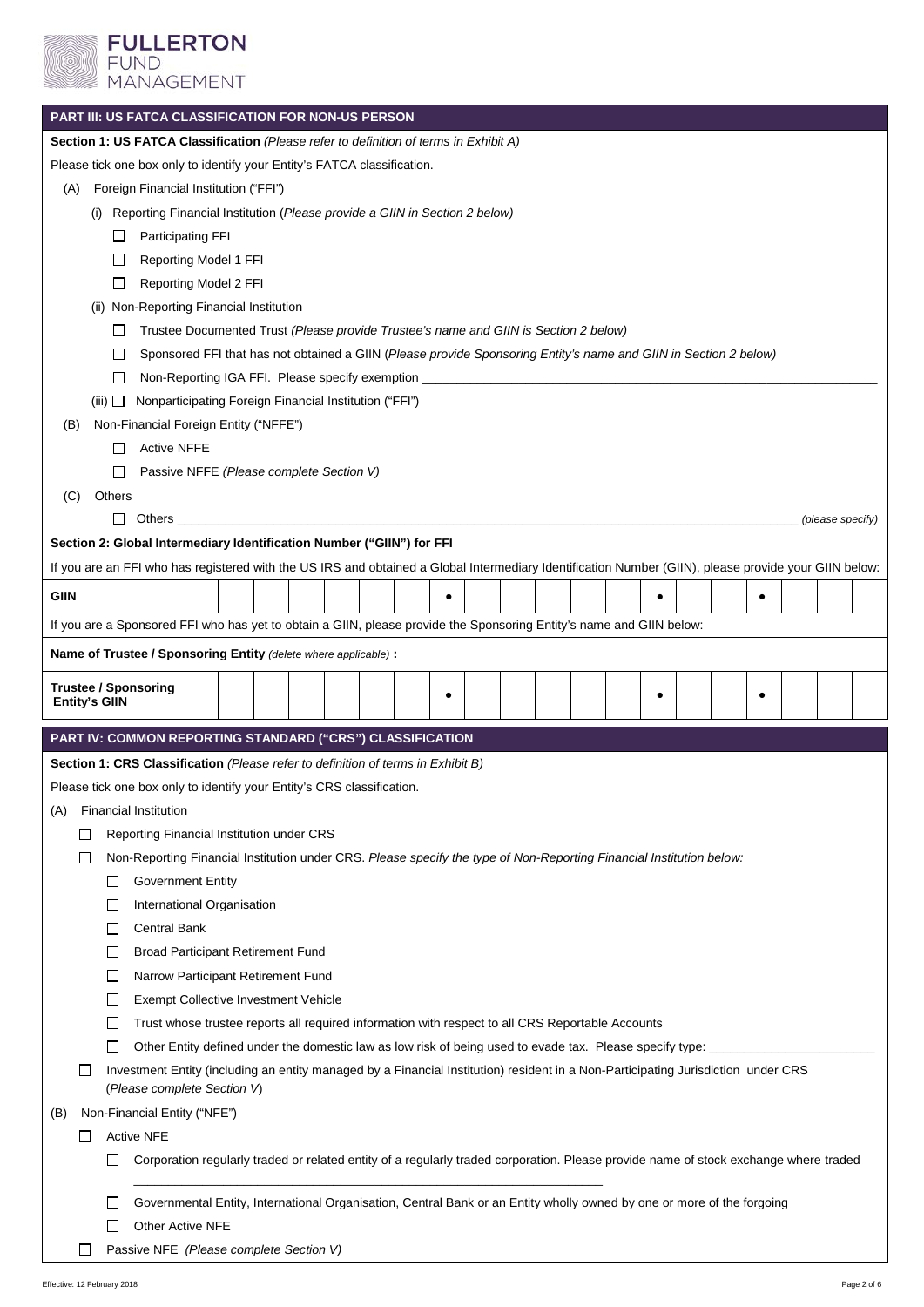| <b>FULLERTON</b> |
|------------------|
| FULL             |
| MANAGEMENT       |

# **PART V: CONTROLLING PERSONS**

| If your Entity is a Passive NFE or an Investment Entity (including an entity managed by a Financial Institution) resident in a Non-Participating Jurisdiction<br>under CRS, are there any Controlling Persons <sup>(3)</sup> ? |                                                                                                                            |  |  |  |  |  |  |
|--------------------------------------------------------------------------------------------------------------------------------------------------------------------------------------------------------------------------------|----------------------------------------------------------------------------------------------------------------------------|--|--|--|--|--|--|
| Yes                                                                                                                                                                                                                            | If yes, please provide the name of each Controlling Person below and complete Appendix A for each Controlling Person<br>No |  |  |  |  |  |  |
| S/N                                                                                                                                                                                                                            | Legal Name                                                                                                                 |  |  |  |  |  |  |
|                                                                                                                                                                                                                                |                                                                                                                            |  |  |  |  |  |  |
| 2.                                                                                                                                                                                                                             |                                                                                                                            |  |  |  |  |  |  |
| 3.                                                                                                                                                                                                                             |                                                                                                                            |  |  |  |  |  |  |
| 4.                                                                                                                                                                                                                             |                                                                                                                            |  |  |  |  |  |  |

# **PART VI: CERTIFICATION & DECLARATION**

- 1. We certify and declare that the information provided above is true, accurate and complete.
- 2. We hereby consent for the Manager(s), Trustee and/or their appointed agents to report our information to regulatory authorities in accordance with the requirements as may be stipulated by applicable laws, regulations, agreement or regulatory guidelines or directives.
- 3. We hereby consent that the Manager(s), Trustee and/or their appointed agents may withhold from our account such amounts in accordance with the requirements as may be stipulated by applicable laws, regulations, agreement or regulatory guidelines or directives.
- 4. We hereby consent that the Manager(s), Trustee and/or their respective appointed agents may classify me/us as a recalcitrant account holder and/or suspend, recall or terminate our account, in the event we fail to provide accurate and complete information and/or documentation as may be required.
- 5. We undertake to immediately (within not later than 30 days) notify the Manager(s), Trustee and/or their appointed agents in writing if there is a change in any information which we have provided herein.

Notes

- Specified United Kingdom Person means a person who is resident in the United Kingdom for tax purposes, other than:
- (a) a corporation the stock of which is regularly traded on one or more established securities markets;

(b) a corporation that is a member of the same affiliated group, as defined in Section 1471(e)(2) of the U.S. Internal Revenue Code, as a corporation described in (a) above;

- (c) a Depository Institution;
- (d) a broker or dealer in securities, commodities, or derivative financial instruments (including notional principle contracts, futures, forwards, and options) that is registered as such under the laws of the United Kingdom; or
- (e) a Non-Reportable United Kingdom Entity as defined in Annex II paragraph V of UK FATCA (referring to certain UK governmental organizations, international organizations, central bank and UK retirement funds).
- Under the UK IGA, Specified UK Person does not include: A corporation the stock of which is regularly traded on one or more established securities markets or a member of the same EAG; A depository Institution; A broker or dealer in securities, commodities, or derivative financial instruments that is registered as such under the laws of the United Kingdom; or a Non-Reportable United Kingdom Entity as defined in Annex II paragraph V.
- 3. "Controlling Persons" means the natural persons who exercise control over an Entity. In the case of a trust, such term means the settlor(s), the trustee(s), the protector(s) (if any), the beneficiary(ies) or class(es) of beneficiaries, and any other natural person(s) exercising ultimate effective control over the trust, and in the case of a legal arrangement other than a trust, such term means persons in equivalent or similar positions. The term "Controlling Persons" must be interpreted in a manner consistent with the Financial Action Task Force Recommendations.

**Applicant's Authorised Signatories' Name(s) Applicant's Authorised Signatories' Signature(s) Date**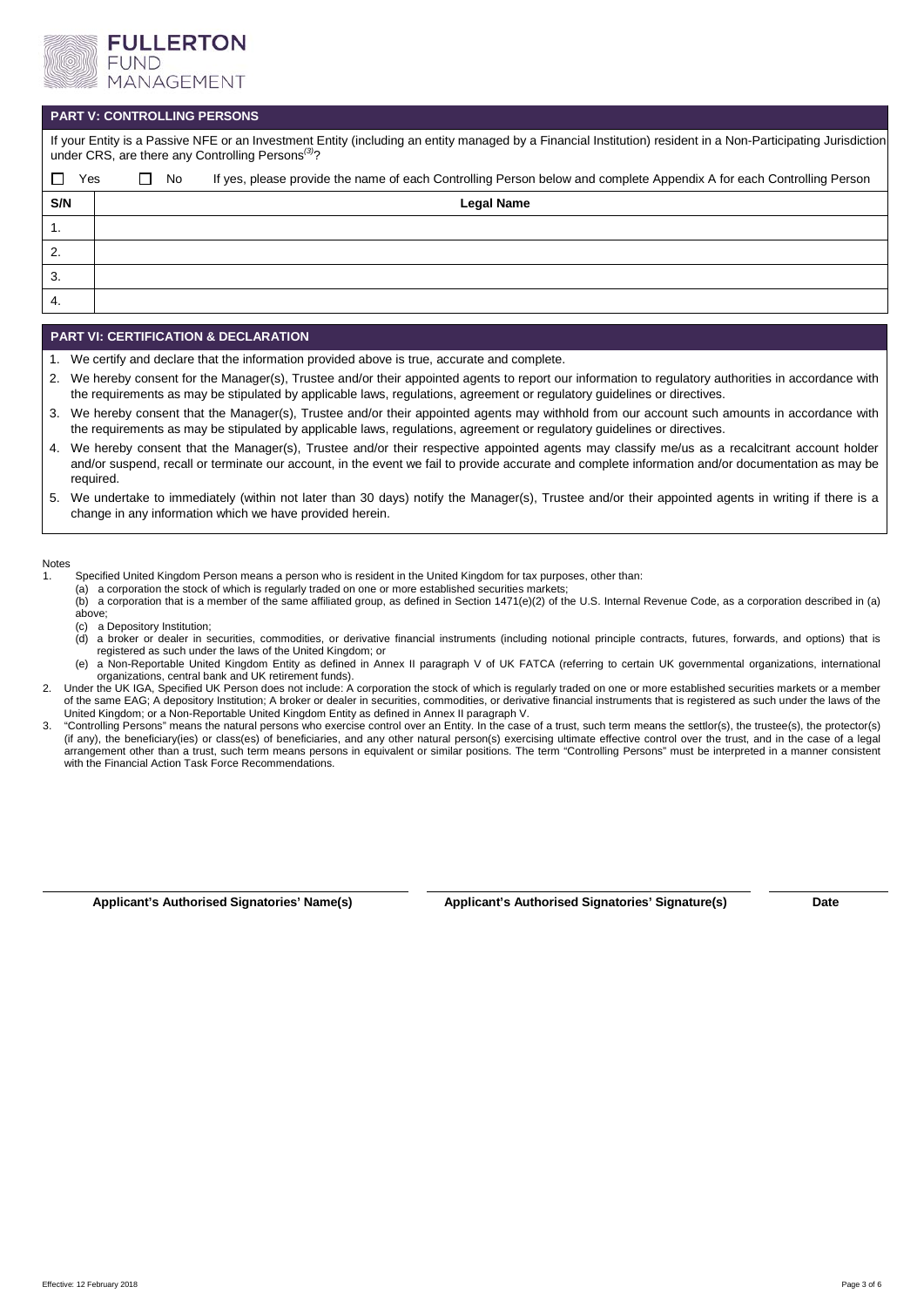

## **EXHIBIT A**

## **US FATCA IGA DEFINITIONS**

**Active Non-Financial Foreign Entity** means any NFFE which is a Non U.S. entity that meets any of the following criteria:

- (a) Less than 50 percent of the NFFE's gross income for the preceding calendar year or other appropriate reporting period is passive income and less than 50 percent of the assets held by the NFFE during the preceding calendar year or other appropriate reporting period are assets that produce or are held for the production of passive income;
- (b) The stock of the NFFE is regularly traded on an established securities market or the NFFE is a Related Entity of an Entity the stock of which is traded on an established securities market;
- (c) The NFFE is organized in a U.S. Territory and all of the owners of the payee are bona fide residents of that U.S. Territory;
- (d) The NFFE is a non-U.S. government, a government of a U.S. Territory, an international organization, a non-U.S. central bank of issue, or an Entity wholly owned by one or more of the foregoing;
- (e) substantially all of the activities of the NFFE consist of holding (in whole or in part) the outstanding stock of, and providing financing and services to, one or more subsidiaries that engage in trades or businesses other than the business of a Financial Institution, except that an NFFE shall not qualify for this status if the NFFE functions (or holds itself out) as an investment fund, such as a private equity fund, venture capital fund, leveraged buyout fund or any investment vehicle whose purpose is to acquire or fund companies and then hold interests in those companies as capital assets for investment purposes;
- (f) The NFFE is not yet operating a business and has no prior operating history, but is investing capital into assets with the intent to operate a business other than that of a Financial Institution; provided, that the NFFE shall not qualify for this exception after the date that is 24 months after the date of the initial organization of the NFFE;
- (g) The NFFE was not a Financial Institution in the past five years, and is in the process of liquidating its assets or is reorganizing with the intent to continue or recommence operations in a business other than that of a Financial Institution;
- (h) The NFFE primarily engages in financing and hedging transactions with or for Related Entities that are not Financial Institutions, and does not provide financing or hedging services to any Entity that is not a Related Entity, provided that the group of any such Related Entities is primarily engaged in a business other than that of a Financial Institution; or
- (i) The NFFE is an "excepted NFFE" as described in relevant U.S. Treasury Regulations; or<br>(i) The NFFE meets all of the following reguirements:
- The NFFE meets all of the following requirements:
	- (i) It is established and maintained in its country of residence exclusively for religious, charitable, scientific, artistic, cultural, athletic or educational purposes; or it is established and operated in its jurisdiction of residence and it is a professional organization, business league, chamber of commerce, labour organization, agricultural or horticultural organization, civic league or an organization operated exclusively for the promotion of social welfare;
	- (ii) It is exempt from income tax in its country of residence;
	- (iii) It has no shareholders or members who have a proprietary or beneficial interest in its income or assets;<br>(iv) The applicable laws of the Entity's country of residence or the Entity's formation documents do not pern
	- The applicable laws of the Entity's country of residence or the Entity's formation documents do not permit any income or assets of the Entity to be distributed to, or applied for the benefit of, a private person or non- charitable Entity other than pursuant to the conduct of the Entity's charitable activities, or as payment of reasonable compensation for services rendered, or as payment representing the fair market value of property which the Entity has purchased; and
	- (v) The applicable laws of the Entity's country of residence or the Entity's formation documents require that, upon the Entity's liquidation or dissolution, all of its assets be distributed to a governmental entity or other non-profit organization, or escheat to the government of the Entity's jurisdiction of residence or any political subdivision thereof.

**Exempt Beneficial Owners** under the US IGA include Government entities, International Organisations, Central Bank, Broad Participation Retirement Funds, Narrow Participation Retirement Funds, Pension Funds of an Exempt Beneficial Owner, and Investment Entities wholly owned by Exempt Beneficial Owners. Please refer to the IGA for detailed definitions.

- **Financial Institution** means a Custodial Institution, a Depository Institution, an Investment Entity, or a Specified Insurance Company, where:<br>(a) Custodial Institution means any entity that holds, as a substantial porti the account of others as a substantial portion of its business if the entity's gross income attributable to the holding of financial assets and related financial services equals or exceeds 20 percent of the Entity's gross income during the shorter of: (i) the three-year period that ends on 31 December (or the final day of a non-calendar year accounting period) prior to the year in which the determination is being made; or (ii) the period during which the entity has been in existence;
- (b) Depository Institution means any entity that accepts deposits in the ordinary course of a banking or similar business;<br>(c) Investment Entity means any entity that conducts as a business (or is managed by an entity that
- Investment Entity means any entity that conducts as a business (or is managed by an entity that conducts as a business) one or more of the following activities or operations for or on behalf of a customer: (1) trading in money market instruments (cheques, bills, certificates of deposit, derivatives, etc.); foreign exchange; exchange, interest rate and index instruments; transferable securities; or commodity futures trading; (2) individual and collective portfolio management; or (3) otherwise investing, administering, or managing funds or money on behalf of other persons. The term Investment entity shall be interpreted in a manner consistent with similar language set forth in the definition of "financial institution" in the Financial Action Task Force Recommendations; and
- (d) Specified Insurance Company means any entity that is an insurance company (or the holding company of an insurance company) that issues, or is obligated to make payments with respect to, a Cash Value Insurance Contract or an Annuity Contract.

#### **NFFE** means any Non-U.S. Entity that is not a Financial Institution as defined in US FATCA.

**Non-Reporting IGA FFI** means any IGA Financial Institution that falls within the exemptions set out in Annex II to the Intergovernmental Agreement or the US Regulations or one which otherwise qualifies as:<br>(a) A Deemed Compliant Finar

- A Deemed Compliant Financial Institution;
- (b) An Owner Documented Financial Institution; or
- An Exempt Beneficial Owner

**Passive Non-Financial Foreign Entity** means any NFFE that is not an Active Non-Financial Foreign Entity.

**Specified U.S. Person** means a U.S. Person other than:<br>(a) a corporation the stock of which is regularly traded

- (a) a corporation the stock of which is regularly traded on established securities markets;<br>(b) any corporation that is a member of the same expanded affiliated group;
- any corporation that is a member of the same expanded affiliated group;
- (c) the United States or any wholly owned agency or instrumentality thereof;<br>(d) any State of the United States, any U.S. Territory, any political subdivision
- (d) any State of the United States, any U.S. Territory, any political subdivision or wholly owned agency or instrumentality of any one or more of the foregoing;<br>(e) any organization exempt from taxation under section 501 ( any organization exempt from taxation under section 501 (a) of the Internal Revenue Code (the "Code") or certain individual retirement plans defined in section
- 7701(a)(37) of the Code ;
- (f) any bank as defined in section 581 of the Code; (g) any real estate investment trust as defined in section 856 of the Code;
- (h) any regulated investment company defined in section 851 of the Code or any entity registered with the U.S. Securities and Exchange Commission under the Investment Company Act of 1940;
- 
- (i) any common trust fund as defined in section  $584(a)$  of the Code;<br>
(j) any trust that is exempt from tax under section  $664(c)$  of the Cod (j) any trust that is exempt from tax under section 664(c) of the Code or that is described in 4947(a)(1) of the Code;<br>(k) a dealer in securities, commodities, or derivative financial instruments that is registered as suc
- a dealer in securities, commodities, or derivative financial instruments that is registered as such under the laws of the United States or any State;
- (l) a broker as defined in section 6045(c) of the Code; or
- (m) any tax-exempt trust under a plan that is described in section 403(b) or section 457(g) of the Code

**U.S. Person** means a U.S. citizen or resident individual, a partnership or corporation organized in the United States or under the laws of the United States or any State thereof, a trust if (i) a court within the United States would have authority under applicable law to render orders or judgments concerning substantially all issues regarding administration of the trust, and (ii) one or more U.S. persons have the authority to control all substantial decisions of the trust, or an estate of a decedent that is a citizen or resident of the United States. Refer to the U.S. Internal Revenue Code for further interpretation.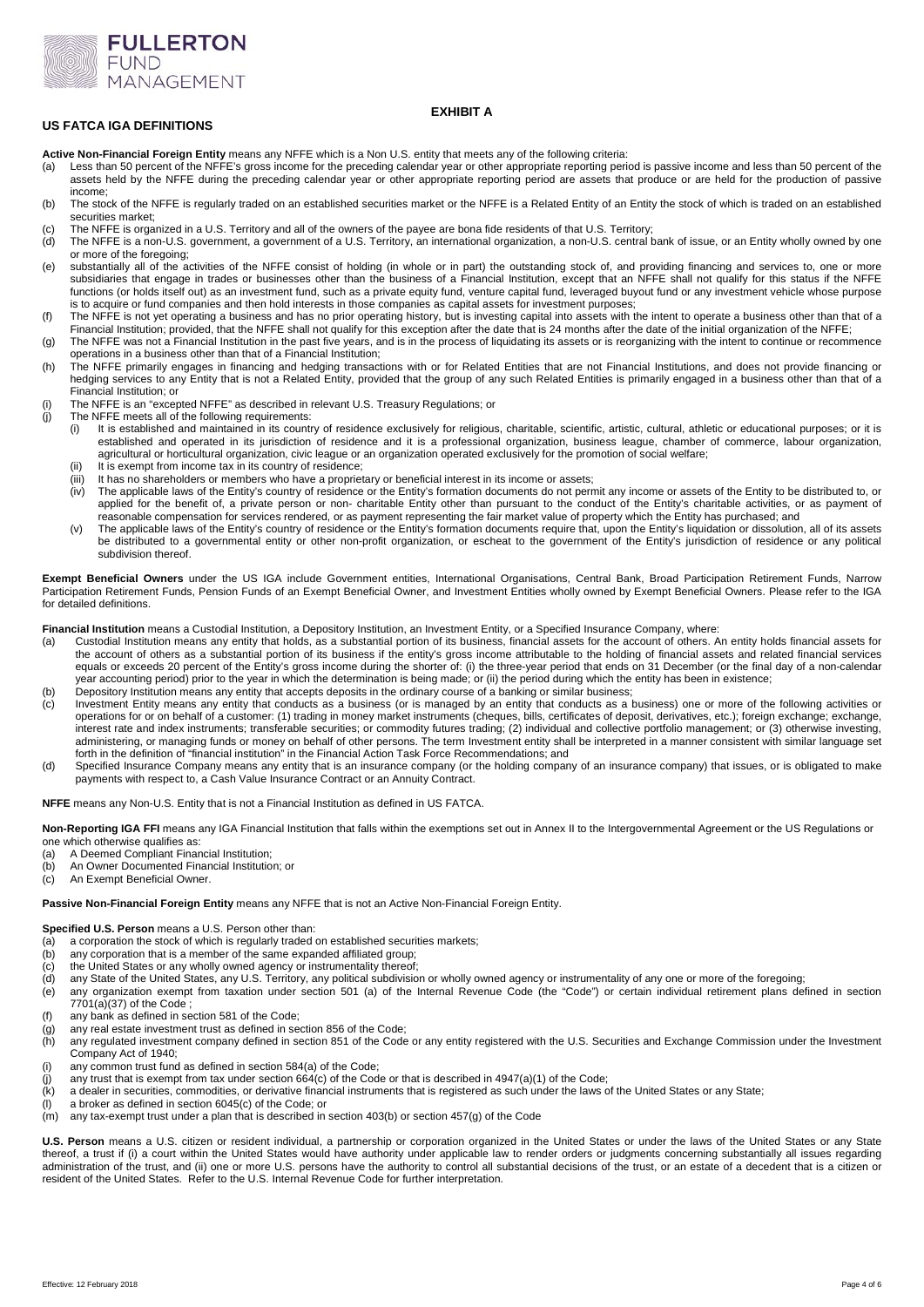

### **EXHIBIT B**

# **CRS DEFINITIONS**

**Active Non-Financial Entity** means any NFE that meets any of the following criteria:

- (a) less than 50% of the NFE's gross income for the preceding calendar year or other appropriate reporting period is passive income and less than 50% of the assets held by the NFE during the preceding calendar year or other appropriate reporting period are assets that produce or are held for the production of passive income;
- (b) the stock of the NFE is regularly traded on an established securities market or the NFE is a Related Entity of an Entity the stock of which is regularly traded on an established securities market;
- (c) the NFE is a Governmental Entity, an International Organisation, a Central Bank, or an Entity wholly owned by one or more of the foregoing;
- (d) substantially all of the activities of the NFE consist of holding (in whole or in part) the outstanding stock of, or providing financing and services to, one or more subsidiaries that engage in trades or businesses other than the business of a Financial Institution, except that an Entity does not qualify for this status if the Entity functions (or holds itself out) as an investment fund, such as a private equity fund, venture capital fund, leveraged buyout fund, or any investment vehicle whose purpose is to acquire or fund companies and then hold interests in those companies as capital assets for investment purposes;
- the NFE is not yet operating a business and has no prior operating history, but is investing capital into assets with the intent to operate a business other than that of a sets with the intent to operate a business other t Financial Institution, provided that the NFE does not qualify for this exception after the date that is 24 months after the date of the initial organisation of the NFE;
- (f) the NFE was not a Financial Institution in the past five years, and is in the process of liquidating its assets or is reorganising with the intent to continue or recommence operations in a business other than that of a Financial Institution;
- (g) the NFE primarily engages in financing and hedging transactions with, or for, Related Entities that are not Financial Institutions, and does not provide financing or hedging services to any Entity that is not a Related Entity, provided that the group of any such Related Entities is primarily engaged in a business other than that of a Financial Institution; or
- (h) the NFE meets all of the following requirements:<br>(i) it is established and operated in its jurisdiction
- it is established and operated in its jurisdiction of residence exclusively for religious, charitable, scientific, artistic, cultural, athletic, or educational purposes; or it is established and operated in its jurisdiction of residence and it is a professional organisation, business league, chamber of commerce, labour organisation, agricultural or horticultural organisation, civic league or an organisation operated exclusively for the promotion of social welfare;
	- (i) it is exempt from income tax in its jurisdiction of residence;<br>(ii) it has no shareholders or members who have a proprietary
	- it has no shareholders or members who have a proprietary or beneficial interest in its income or assets;
	- (iii) the applicable laws of the NFE's jurisdiction of residence or the NFE's formation documents do not permit any income or assets of the NFE to be distributed to, or applied for the benefit of, a private person or non- charitable Entity other than pursuant to the conduct of the NFE's charitable activities, or as payment of reasonable compensation for services rendered, or as payment representing the fair market value of property which the NFE has purchased; and
	- (iv) the applicable laws of the NFE's jurisdiction of residence or the NFE's formation documents require that, upon the NFE's liquidation or dissolution, all of its assets be distributed to a Governmental Entity or other non-profit organisation, or escheat to the government of the NFE's jurisdiction of residence or any political subdivision thereof.

### **Financial Institution** means a Custodial Institution, a Depository Institution, an Investment Entity, or a Specified Insurance Company, where:

- (a) Custodial Institution means any entity that holds, as a substantial portion of its business, financial assets for the account of others. An entity holds financial assets for the account of others as a substantial portion of its business if the entity's gross income attributable to the holding of financial assets and related financial services equals or exceeds 20 percent of the Entity's gross income during the shorter of: (i) the three-year period that ends on 31 December (or the final day of a non-calendar year accounting period) prior to the year in which the determination is being made; or (ii) the period during which the entity has been in existence;
- (b) Depository Institution means any entity that accepts deposits in the ordinary course of a banking or similar business;
- (c) Investment Entity means any entity :<br>(A) that primarily conducts as a bu
	- that primarily conducts as a business one or more of the following activities or operations for or on behalf of a customer:
		- i) trading in money market instruments (cheques, bills, certificates of deposit, derivatives, etc.); foreign exchange; exchange, interest rate and index instruments; transferable securities; or commodity futures trading;
		- ii) individual and collective portfolio management; or<br>iii) otherwise investing, administering, or managing F
		- otherwise investing, administering, or managing Financial Assets or money on behalf of other persons; or
	- (B) the gross income of which is primarily attributable to investing, reinvesting, or trading in Financial Assets, if the entity is managed by another entity that is a
		- Depository Institution, a Custodial Institution, a Specified Insurance Company, or an Investment Entity described in limb (A) of this definition.

An entity is treated as primarily conducting as a business one or more of the activities described in limb (A), or an entity's gross income is primarily attributable to investing, reinvesting, or trading in Financial Assets for purposes of limb (B) if the entity's gross income attributable to the relevant activities equals or exceeds 50% of the entity's gross income during the shorter of: (i) the three-year period ending on 31 December of the year preceding the year in which the determination is made; or (ii) the period during which the entity has been in existence. The term "Investment Entity" does not include an entity that is an Active Non-Financial Foreign Entity because it meets any of the criteria in subparagraphs d) through (g) of the definition of Active NFE.

The preceding paragraph shall be interpreted in a manner consistent with similar language set forth in the definition of "financial institution" in the Financial Action Task Force Recommendations; and

(d) Specified Insurance Company means any entity that is an insurance company (or the holding company of an insurance company) that issues, or is obligated to make payments with respect to, a Cash Value Insurance Contract or an Annuity Contract.

### **Investment Entity** means any Entity:

- (a) that primarily conducts as a business one or more of the following activities or operations for or on behalf of a customer:<br>i. trading in money market instruments (cheques, bills, certificates of deposit, derivatives,
	- i. trading in money market instruments (cheques, bills, certificates of deposit, derivatives, etc.), foreign exchange, exchange, interest rate and index instruments, transferable securities; or commodity futures trading; or
		- ii. individual and collective portfolio management; or otherwise investing administering or managing E
		- iii. otherwise investing, administering, or managing Financial Assets or money on behalf of other persons; or
- (b) the gross income of which is primarily attributable to investing, reinvesting, or trading in Financial Assets, if the Entity is managed by another Entity that is a Depository Institution, a Custodial Institution, a Specified Insurance Company, or an Investment Entity described in (a) above.

### **Non-Financial Entity or NFE** means any Entity that is not a Financial Institution.

Non-Participating Jurisdiction means a jurisdiction that is not a Participating Jurisdiction. Please refer to The Automatic Exchange of Information portal matic-exchange for list of Participating Jurisdictions.

#### **Non-Reporting Financial Institution** means any Financial Institution that is:

- (a) a Governmental Entity, International Organisation or Central Bank, other than with respect to a payment that is derived from an obligation held in connection with a commercial financial activity of a type engaged in by a Specified Insurance Company, Custodial Institution, or Depository Institution;
- (b) a Broad Participation Retirement Fund; a Narrow Participation Retirement Fund; a Pension Fund of a Governmental Entity, International Organisation or Central Bank; or a Qualified Credit Card Issuer;
- (c) any other Entity that presents a low risk of being used to evade tax, has substantially similar characteristics to any of the Entities described in subparagraphs B(1)(a) and (b), and is defined in domestic law as a Non-Reporting Financial Institution, provided that the status of such Entity as a Non-Reporting Financial Institution does not frustrate the purposes of the Common Reporting Standard;
- (d) an Exempt Collective Investment Vehicle; or
- (e) a trust to the extent that the trustee of the trust is a Reporting Financial Institution and reports all information required to be reported pursuant to Section I with respect to all Reportable Accounts of the trust.

Participating Jurisdiction means a jurisdiction (i) with which an agreement is in place pursuant to which it will provide the information specified in Section I (of the CRS), and (ii) which is identified in a published list.

Participating Jurisdiction Financial Institution means (i) any Financial Institution that is resident in a Participating Jurisdiction, but excludes any branch of that Financial Institution that is located outside such Participating Jurisdiction, and (ii) any branch of a Financial Institution that is not resident in a Participating Jurisdiction, if that branch is located in such Participating Jurisdiction.

Passive Non-Financial Entity means any: (i) Non-Financial Entity that is not an Active Non-Financial Entity; or (ii) an Investment Entity described in limb B (or subparagraph A(6)(b) of the Standard) of the definition of Investment Entity that is not a Participating Jurisdiction Financial Institution.